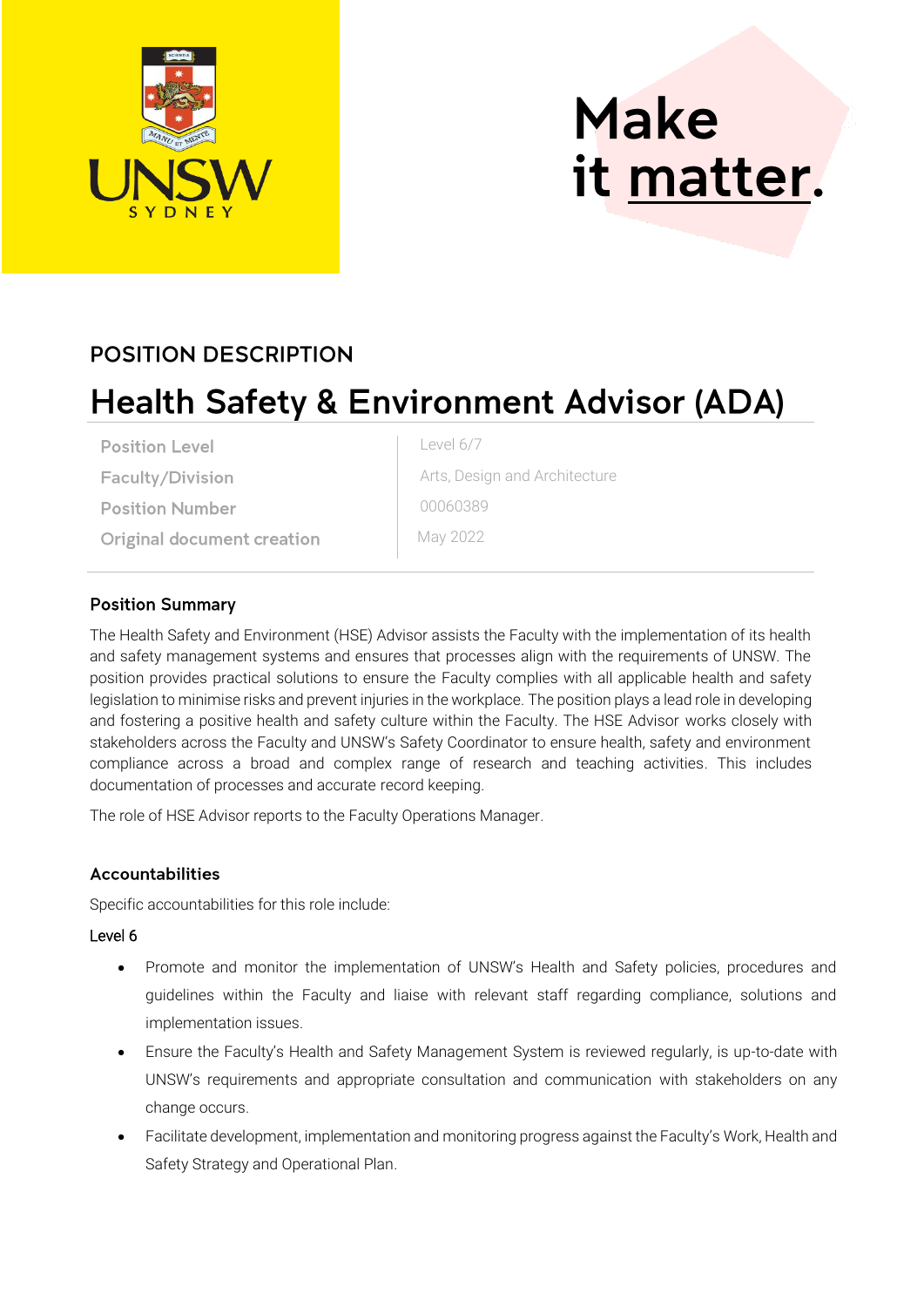- Maintain knowledge of changes to University systems, policies and processes is appropriately communicated, maintained and acted upon.
- Provide guidance and support to users of electronic health and safety systems used within the Faculty.
- Monitor and facilitate achievement of health and safety targets such as completion of health and safety training and closure of corrective actions by staff and students.
- Monitor and support management of health and safety documents and records held by the Faculty.
- Coordinate and participate in regular inspections of the Faculty's workplaces to ensure compliance with appropriate legislation, policies and procedures.
- Assist in the creation of Faculty health, safety and environment protocols as the need arises.
- Support the Faculty's Health and Safety Consultation Committees (Level 3 and Level 2) and provide timely statistical reports and advice to the committee.
- Contribute and monitor the Emergency Management Plan within the Faculty.
- Coordinate incident investigations in conjunction with supervisors, Health and Safety Representatives and committee members.
- Identify and analyse health and safety incident trends and facilitate strategies to prevent reoccurrence.
- Develop, document, review and promote Faculty health and safety procedures and guidelines as required.
- In consultation with the Faculty Operations Manager and other stakeholders, develop and deliver inhouse training relevant to the health and safety issues
- Coordinate and conduct audits of the Faculty's Health and Safety Management System.
- Prepare detailed correspondence, reports and presentations.
- Align with and actively demonstrate the UNSW [Values in Action: Our Behaviours](https://unsw.sharepoint.com/sites/values-in-action) and th[e UNSW Code](https://www.gs.unsw.edu.au/policy/documents/codeofconduct.pdf)  [of Conduct.](https://www.gs.unsw.edu.au/policy/documents/codeofconduct.pdf)
- Cooperate with all health and safety policies and procedures of the university and take all reasonable care to ensure that your actions or omissions do not impact on the health and safety of yourself or others.

#### Level 7 (in addition to Level 6 above):

- Work autonomously within a large Faculty and/or across multiple Schools with multiple complex hazards, providing trusted oversight and applying knowledge of safety compliance requirements in specialist areas to versatile scenarios.
- Build and maintain expertise in specialist areas in order to advise the School(s) and or Business Units on specific compliance requirements, for example relating to safe use, handling and storage of hazardous substances and dangerous goods, plant and equipment.
- Advise the Workshop / Laboratory Manager(s) on safety related considerations relevant to a range of complex facilities and equipment.
- Review workshop/laboratory procedural documentations for safety compliance and make recommendations to Manager(s).
- Collaborate with the Faculty Health, Safety and Environment Team with health, safety and environment projects related to the Faculty, and manage project roll-out within the School(s).

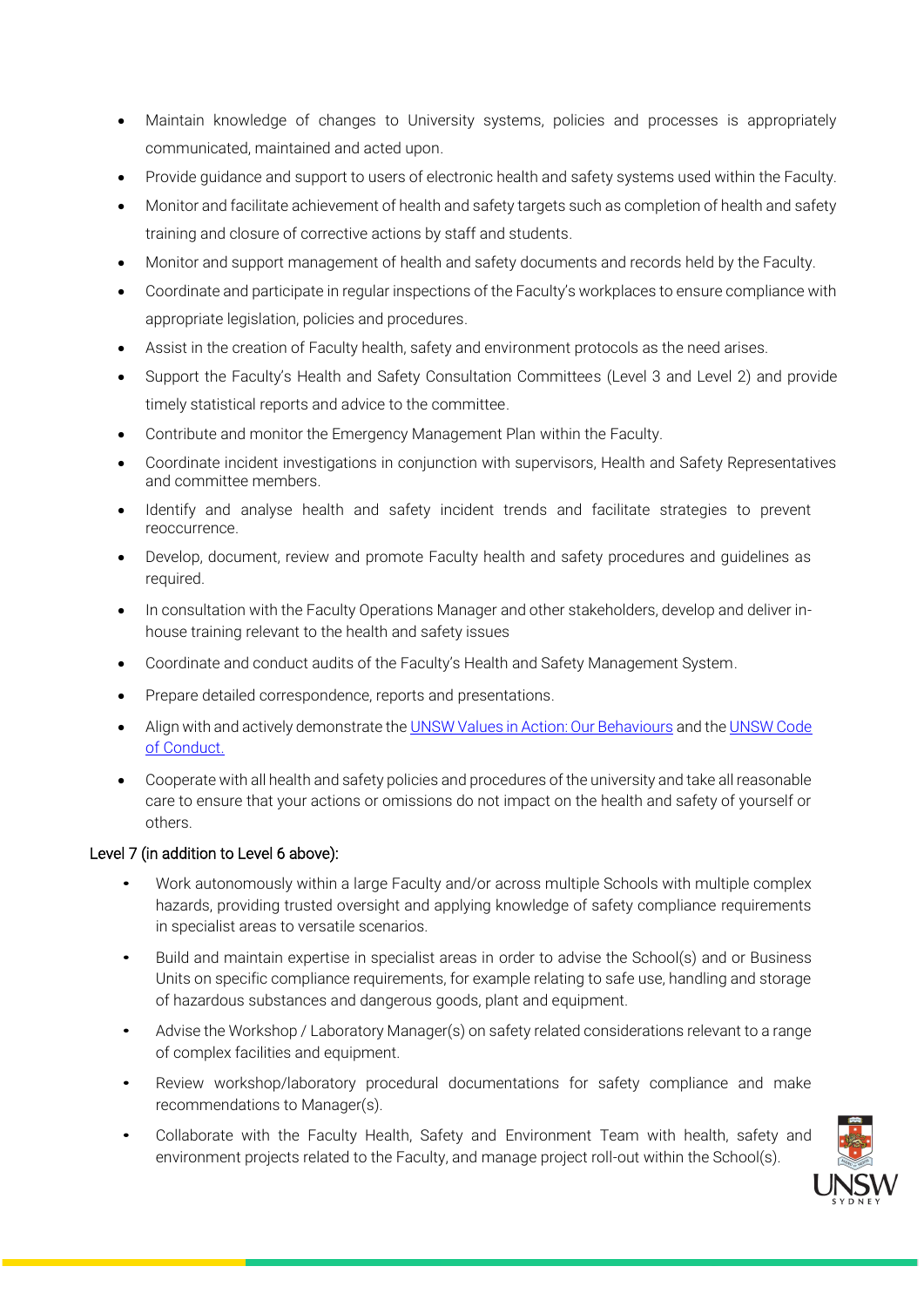- Create, implement, monitor and review School and Business Unit health, safety and environment protocols.
- Advise Faculty Managers on health safety and environment aspects and implications of various activities in light of legislative and other requirements.
- Develop and deliver in-house training relevant to the health and safety issues arising, particularly in relation to the specialist technical needs of the School(s) and Business Units.
- Carry out audits of the School's Health, Safety and Environment Management System and lead School stakeholders in achieving and maintaining compliance.
- Maintain a broad understanding of the health, safety and environment needs of the Faculty, and represent the Faculty on relevant committees and UNSW central projects.

#### **Skills and Experience**

#### Level 6

- Relevant tertiary qualifications with extensive relevant experience or equivalent competency gained through any combination of education, training and/or experience.
- Demonstrated ability to apply a high-level understanding of WHS requirements within the creative industries and/ or an educational environment.
- Experience in managing health and safety systems in a large complex organisation.
- Sound knowledge of health and safety legislation, Australian Standards and Codes of Practice relevant to the Faculty's activities.
- High level data gathering, analysis and reporting skills.
- Proven ability to manage information and maintain databases.
- Demonstrated ability to apply, interpret, advise on and contribute to the development of policies, systems, manuals, rules, procedures and guidelines.
- Well-developed interpersonal and written and verbal communication skills including ability to communicate with diverse stakeholders.
- Sound time management and organisational skills, ability to work well under pressure and manage multiple tasks with competing deadlines.
- Demonstrated initiative, analytical and problem-solving skills and proven ability to participate in business improvement activities.
- Demonstrated experience working on confidential and sensitive matters and ability to exercise discretion and tact as required.
- Strong computer skills in particular Microsoft Outlook, Word, Excel and PowerPoint, the use of internet and relevant data bases.
- An understanding of and commitment to UNSW's aims, objectives and values in action, together with relevant policies and guidelines.
- Knowledge of health and safety responsibilities and commitment to attending relevant health and safety training